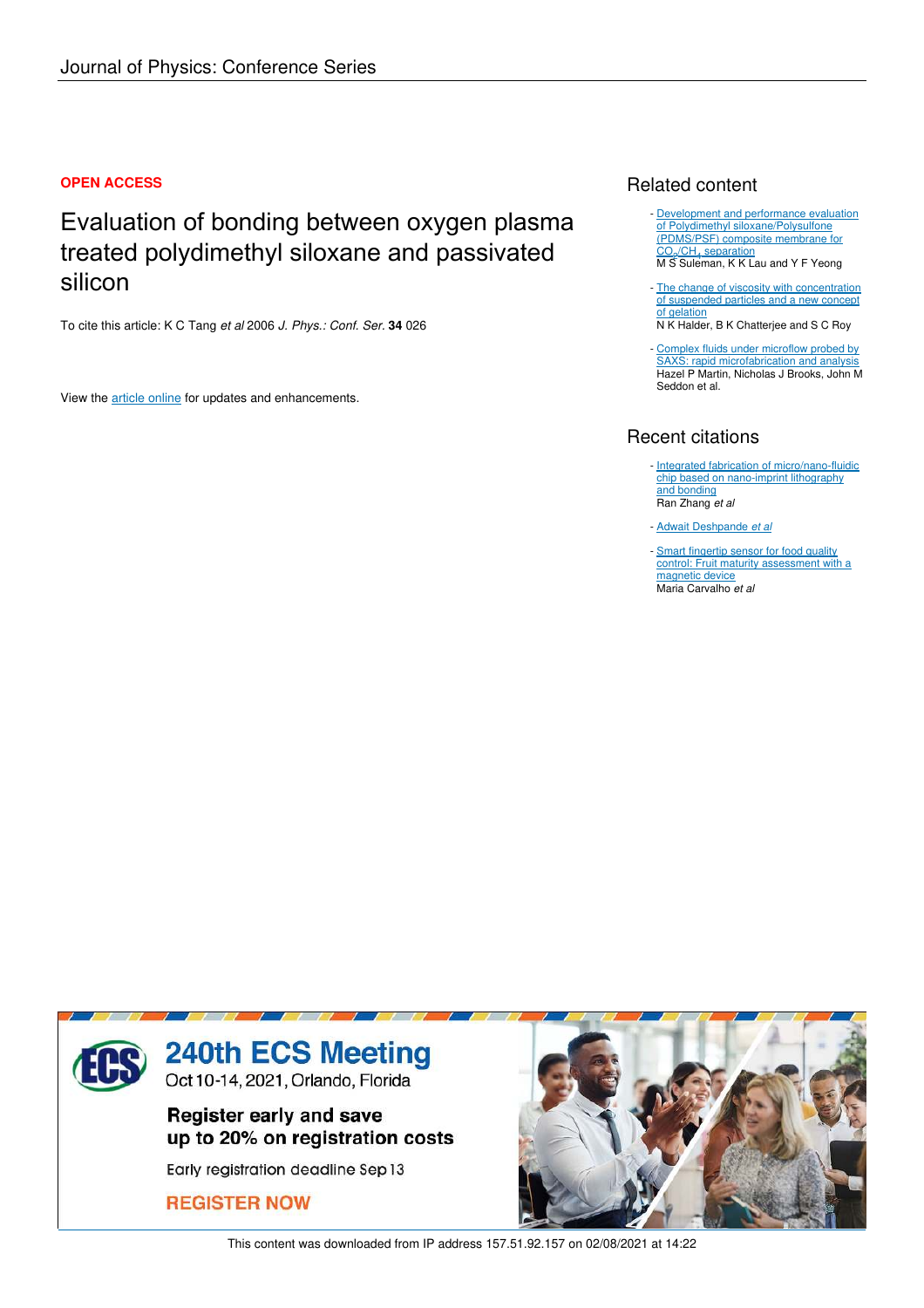# **Evaluation of bonding between oxygen plasma treated polydimethyl siloxane and passivated silicon**

## **K C Tang1,3, E Liao<sup>2</sup> , W L Ong<sup>1</sup> , J D S Wong<sup>2</sup> , A Agarwal<sup>1</sup> , R Nagarajan<sup>2</sup> and L Yobas<sup>1</sup>**

<sup>1</sup> Bioelectronics/BioMEMS Laboratory, Institute of Microelectronics, 11 Science Park Road, Singapore Science Park II, Singapore 117685

<sup>2</sup> Semiconductor Process Technologies Laboratory, Institute of Microelectronics, 11 Science Park Road, Singapore Science Park II, Singapore 117685

E-mail: tangkc@ime.a-astar.edu.sg

**Abstract**. Oxygen plasma treatment has been used extensively to bond polydimethyl siloxane to polydimethyl siloxane or glass in the rapid prototyping of microfluidic devices. This study aimed to improve the bonding quality of polydimethyl siloxane to passivated silicon using oxygen plasma treatment, and also to evaluate the bonding quality. Four types of passivated silicon were used: phosphosilicate glass, undoped silicate glass, silicon nitride and thermally grown silicon dioxide. Bonding strength was evaluated qualitatively and quantitatively using manual peel and mechanical shear tests respectively. Through peel tests we found that the lowering of plasma pressure from 500 to 30 mTorr and using a plasma power between 20 to 60 W helped to improve the bond quality for the first three types of passivation. Detailed analysis and discussion were conducted to explain the discrepancy between the bonding strength results and peeling results. Our results suggested that polydimethyl siloxane can be effectively bonded to passivated silicon, just as to polydimethyl siloxane or glass.

#### **1. Introduction**

In microfluidic applications, polydimethyl siloxane (PDMS) is a popular type of polymer used in the rapid prototyping of microfluidic systems [1,2]. There are several advantages of using PDMS including fast fabrication time, compatibility to a variety of biological and cellular applications due to the high gas permeability of PDMS, ease of installation of fluidic interconnects from the macroworld to the microfluidic device due to the elastomeric nature of PDMS, and so on [3]. In addition, a thin layer of PDMS can also be used as a capping layer for microfluidic devices as it is optically transparent down to 280 nm and thus suitable for a number of fluorescence or absorbance detection schemes [1]. The bonding quality of the PDMS capping layer is critical in microfluidic applications which in general are designed to process very small amounts of fluids. Consequently, this means that the fluidic pressure exerted in the fluidic channels are inversely proportional to its cross-sectional length scale by four orders [4]. Without a good seal, leakage of fluids will inevitably occur due to a breakdown of the bonding between the two layers.

<sup>&</sup>lt;sup>3</sup> Author to whom any correspondence should be addressed.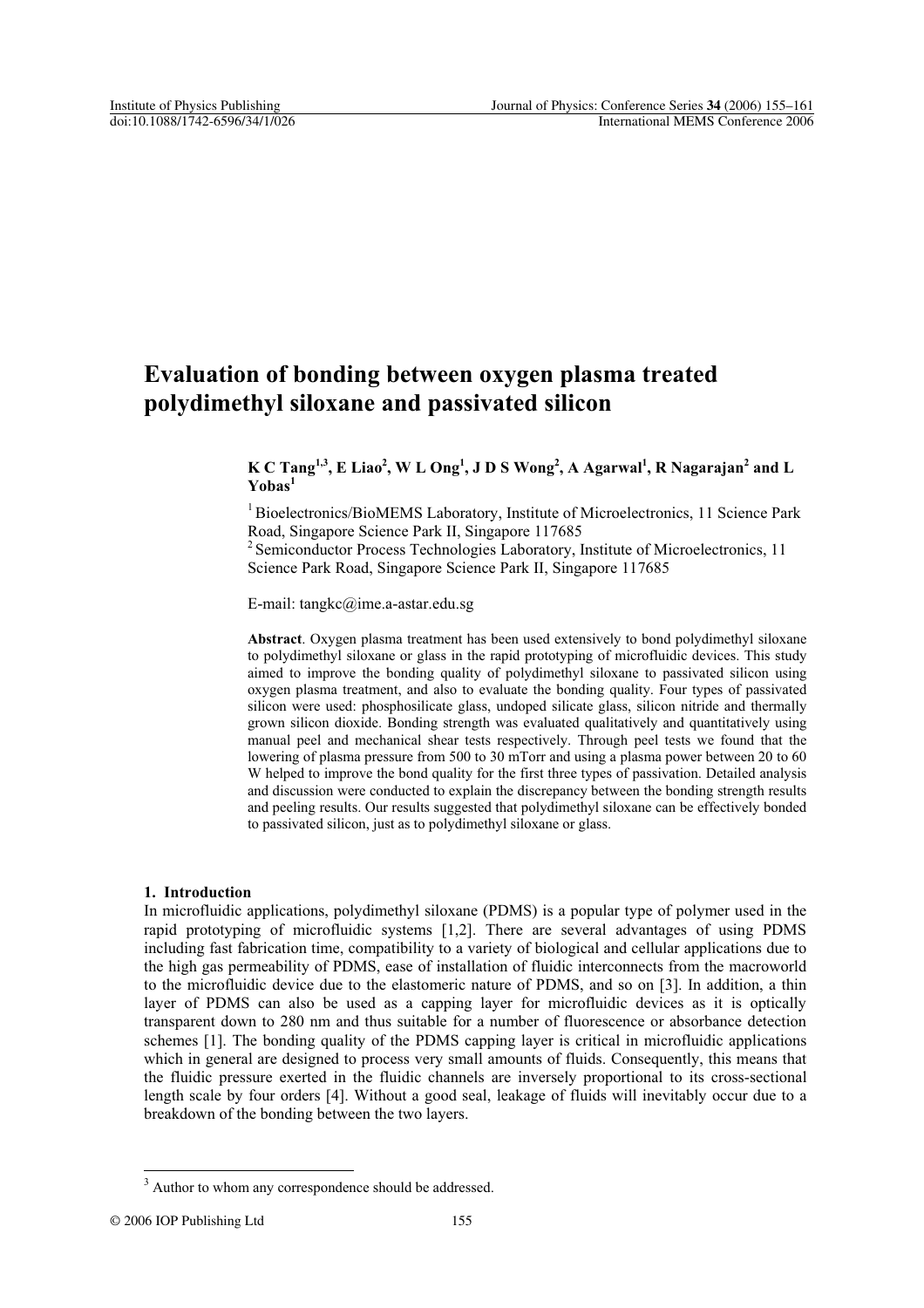Oxygen plasma treatment has been used by many researchers to create an effective bonding of PDMS to PDMS or glass [5,6]. Plasmas can improve adhesiveness by removing surface contaminants, introducing roughened bonding surfaces and reactive chemical groups. In particular, the  $-O-Si(CH_3)$ unit in PDMS can be converted to silanol group (–OH), thus the PDMS surface chemistry changes from hydrophobic to hydrophilic. However, insufficient reports exist for the optimum bonding conditions between PDMS to silicon-based substrates. In this paper, we describe the results on a study of the bonding of plasma activated PDMS to passivated silicon. The passivation layers include PECVD phosphosilicate glass (PSG), PECVD undoped silicate glass (USG), LPCVD silicon nitride  $(Si<sub>3</sub>N<sub>4</sub>)$  and thermally grown silicon dioxide (SiO<sub>2</sub>). After the completion of the bonding process, the bond strength is evaluated qualitatively using a quick, manual peel test [7,8] as well as quantitatively using a mechanical shear test. Our results indicate the bond quality is generally enhanced by using low values of plasma pressure and power.

#### **2. Materials and methods**

#### *2.1. Experimental materials*

Samples  $(1\times1$  cm<sup>2</sup>) were prepared with bare Si wafers that were coated with different passivation materials. The bonding surface of the silicon samples was cleaned for 10 min using Piranha solution (98 % H<sub>2</sub>SO<sub>4</sub>: 30 % H<sub>2</sub>O<sub>2</sub> at 6 : 1 v/v) that has been pre-heated to 100 °C and rinsed using de-ionized water before blow-drying using nitrogen.

PDMS (SYLGARD 184, Dow Corning Corporation, Michigan, USA) was prepared by thoroughly mixing the base and curing agent using a 10:1 weight ratio, degassed and then poured into a plastic mould. This was cured using a vacuum oven (Model 280A Vacuum Oven, Fisher Scientific, Pittsburgh, USA) for one hour at 80 ˚C. Once cured, the PDMS was peeled from the mould and divided into pieces using a razor blade for bonding to the silicon samples. The PDMS samples were cleaned in an ultrasonic de-ionized (DI) water bath for 20 min.

The PDMS layer was first treated by oxygen plasma (790 Series, Plasma-Therm, Inc., Florida, USA) and immediately brought in contact with the passivated silicon substrates for bonding. By far, the gas most commonly used for plasma activation is oxygen, but other substances like ammonia, nitrogen, and water vapor can also be used. The plasma power used was in the range of 20 to 140 W while the chamber pressure used was 30, 120, and 500 mTorr. The plasma exposure was maintained for 10 s for most tests, while some samples were plasma-activated for 40 s to study the time effect. After placing the two pieces together the specimens were treated in an oven at 150 °C for 2 h with a weight placed on it to improve the bond strength [2]. Similarly, some samples were treated at 100 ˚C to study the temperature effect.

#### *2.2 Bond strength test*

Tests of adhesion are essentially fracture tests and several possible tests can be performed qualitatively (peel test) [7] or quantitatively ((normal, peninsular, "inverted") blister tests [6–10], tensile test [11,12], three-point bending test [13], and razor blade test [14].) As mentioned earlier, the amount of bond strength or adhesiveness was characterized by a manual peel of the passivated silicon from the underlying PDMS layer and through a mechanical shear test. Here, the main advantages of a qualitative test like peel tests are ease of implementation and it is quick way to justify if further quantitative tests are required. The bonding strength was taken as the percent area remained bonded after peeling the passivated silicon from PDMS. Figure 1 shows an illustration of the bonded area after a peel test. Each piece of PDMS (before peeling) has an average size of 4 cm<sup>2</sup> and a thickness of 2 mm.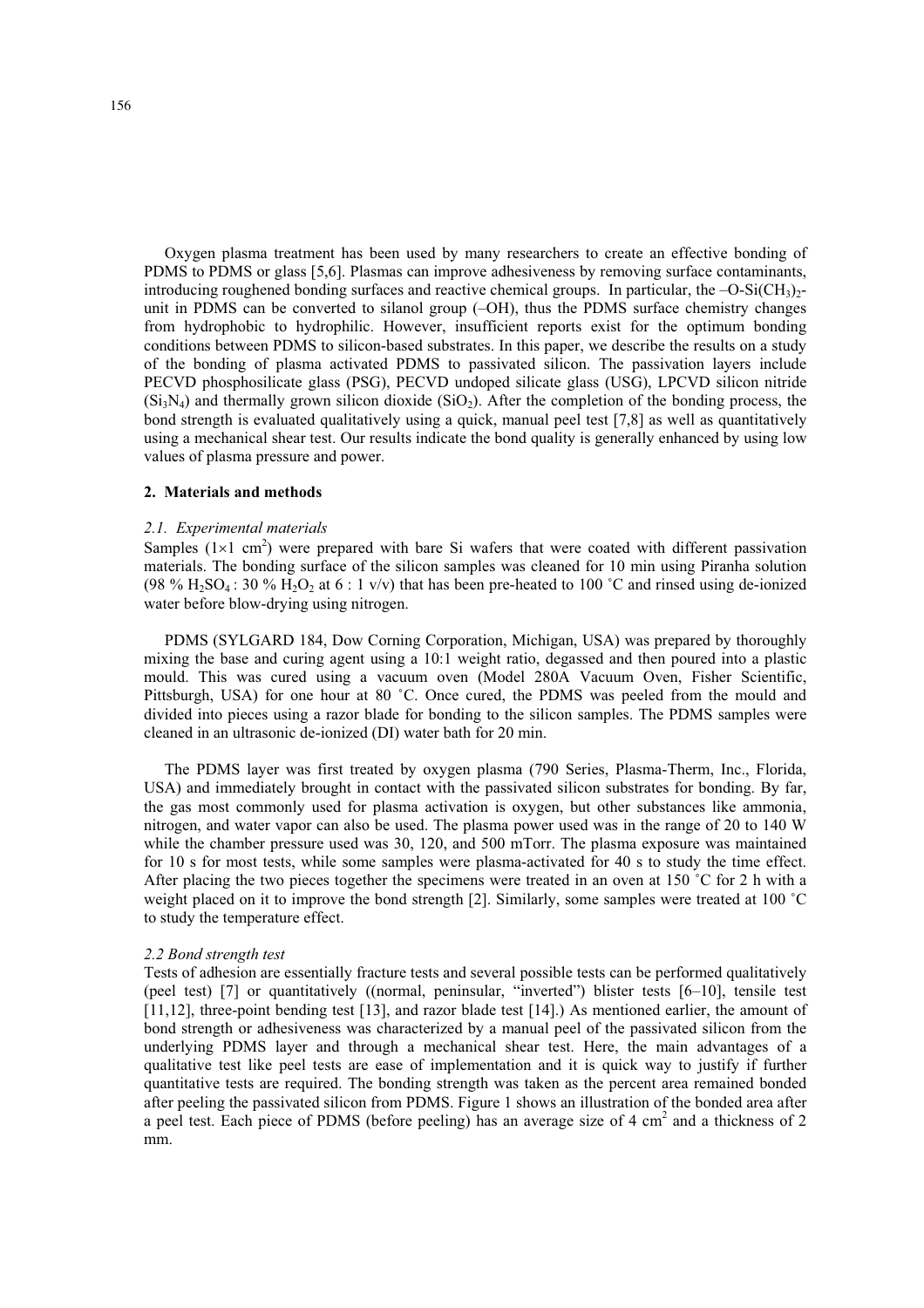

**Figure 1.** Samples after PDMS peel test (a)  $100\%$  (b)  $\sim$  50 % bonding of PDMS and passivation layer.

The shear test was carried out using a shearing machine (Dage Series 4000 DS100, Dage Group, Aylesbury, UK) commonly used in the electronics industry for shearing electrically connective solder balls.

Figure 2 shows a schematic of the shear test equipment. A sample of plasma activated PDMS bonded to passivated silicon was fixed using epoxy resin (Super Strong Epoxy-fix, Selleys, Australia) onto a piece of glass microscope slide (Eurotubo, Deltalab Group, Barcelona, Spain) which was in turn mechanically clamped (not shown in schematic) to the testing stage. The size of each PDMS piece was around 3 by 3 by 5 mm ( $L \times W \times H$ ) while that of the passivated silicon remained at  $1 \times 1$  cm<sup>2</sup>. Using control joysticks, the shear cartridge was then pre-positioned as close as possible to the piece of PDMS. A pre-programmed recipe used for all tests was activated to run the shearing machine. Once activated, the shear cartridge will be automatically positioned at the pre-set shear height (distance between bottom face of shear cartridge and top face of the passivated silicon layer) of  $50 \mu m$  before moving horizontally (indicated by white arrow) at a speed of 100  $\mu$ m/s with a test load of 0.50 kg. The maximum load in kilograms exerted on the PDMS was noted and recorded as the failure shear load.



**Figure 2.** Schematic of the set-up for the quantitative evaluation of bond strength (not drawn to scale).

### **3. Results**

*3.1. Peel test results*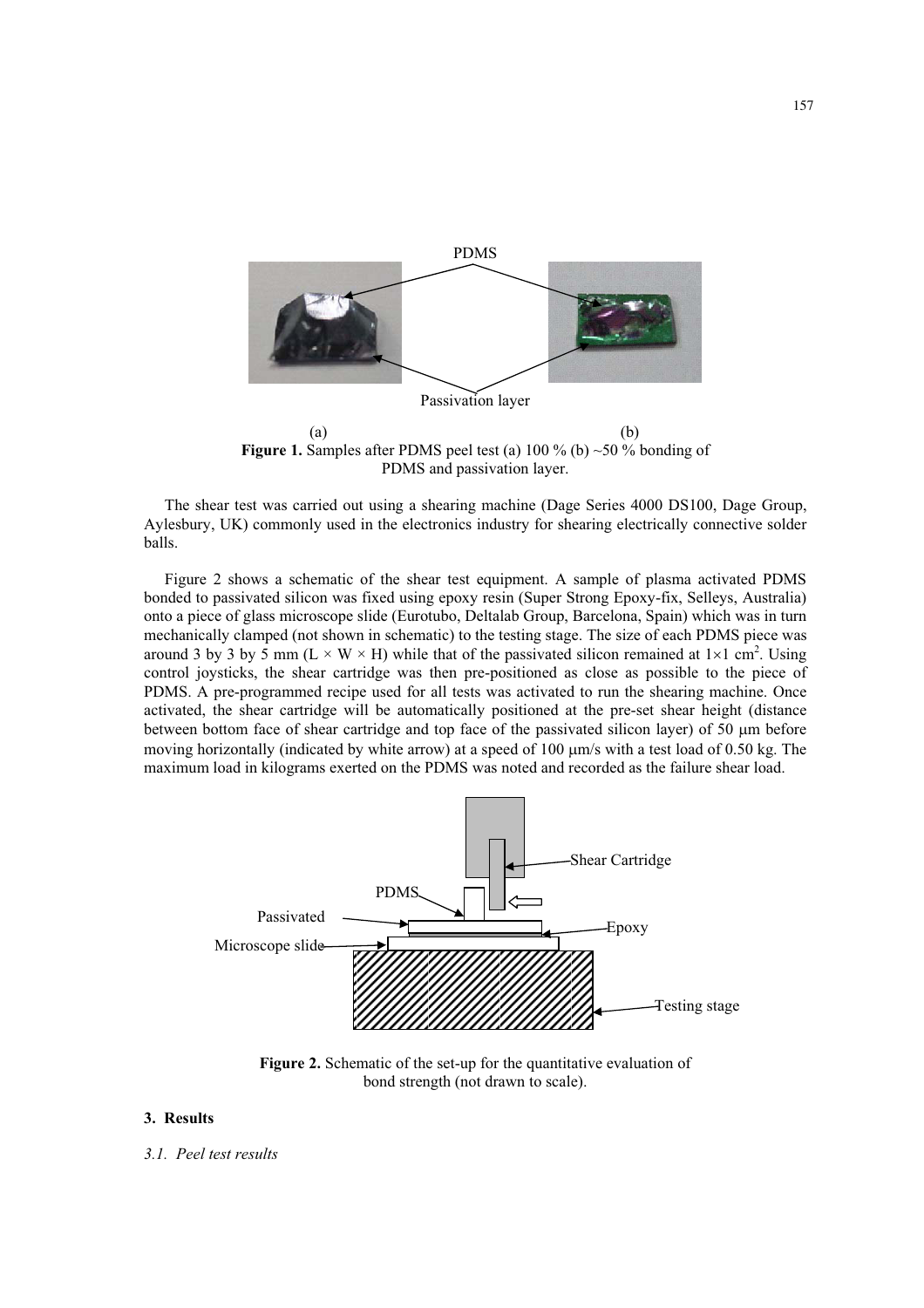Figure 3 shows how the bonded area varied under different plasma power and pressure. For each set of passivation type, pressure and power, the peel test was performed once. Results from the peel test suggested that reducing the plasma pressure from 500 to 30 mTorr helped to improve the bond quality for PDMS bonding with PSG, USG and  $Si<sub>3</sub>N<sub>4</sub>$  samples. This was substantiated by a reasonable and consistent amount of bond area for these observed samples. Among the passivation materials under investigation, PSG and USG always demonstrate best bonding quality despite different power conditions, which was in sharp contrast to the worst bonding of  $SiO<sub>2</sub>$  to PDMS. The reason for this inferior bonding is not clear, but it may be partially attributed to the different surface chemistry and topology as well. For example, the PECVD oxides demonstrated higher micro-roughness than  $SiO<sub>2</sub>$  as a result of the different deposition techniques, and this in turn might have manifested itself as a bonding mechanism in addition to the chemical interface bonding.







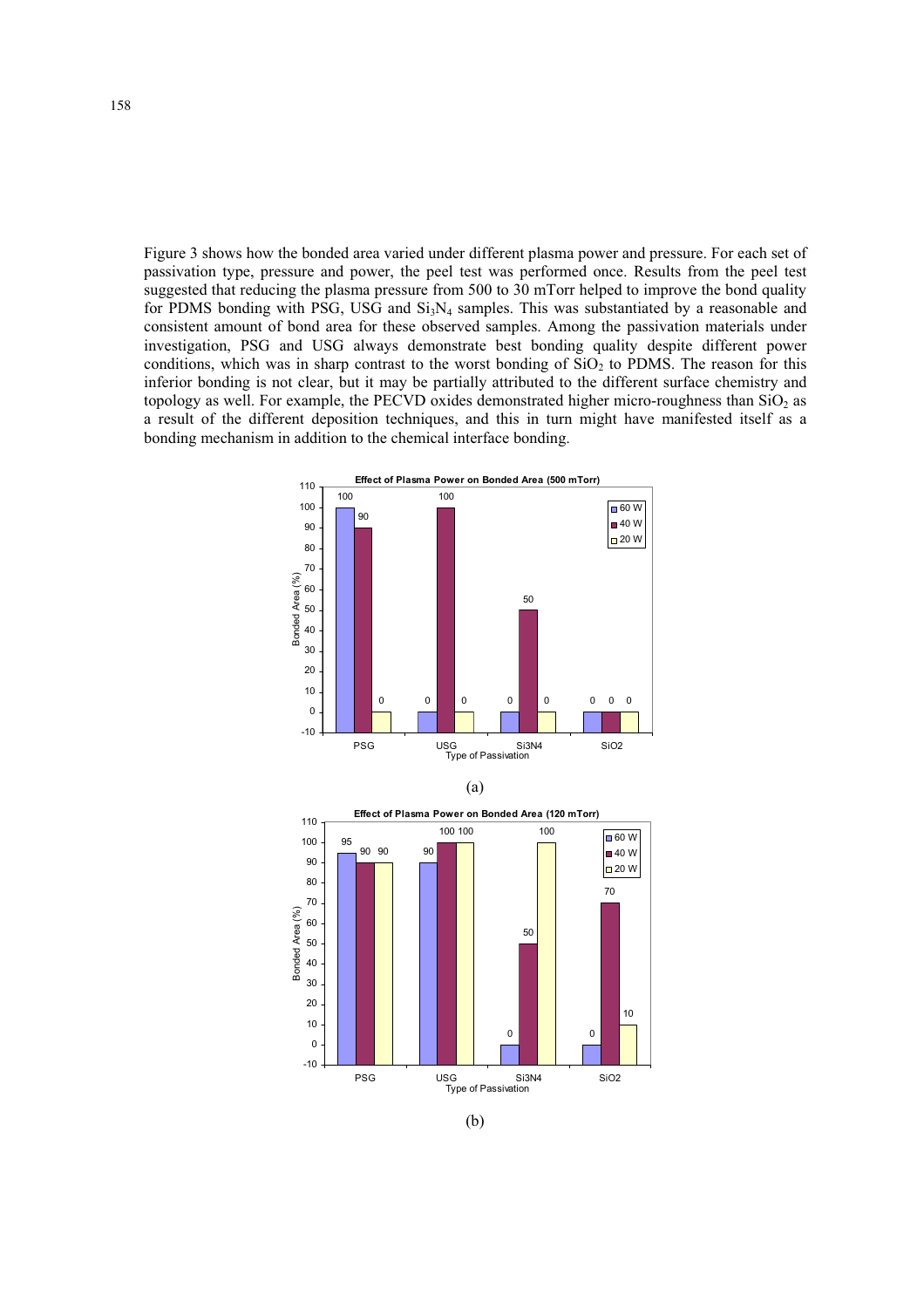

**Figure 3.** Salient peel test results. One sample was used for each test condition.

Figure 4 shows the effect of power variation on the bonded area at 120 mTorr. The high power effect has been tentatively attributed to the damage of the PDMS backbone, and the over-exposure effect has been linked to various observations on the PDMS surface, including cracked silica  $(SiO<sub>x</sub>)$ and reduction of the effective silanol group due to the back biting scission reaction between excessive silanol groups. Besides higher plasma power, an over-exposure to plasma is detrimental to the adhesiveness of PDMS to all the passivation materials, which has also been reported in previous literatures [5,6]. We observed that USG to PDMS bonding area through peel test increased from 0 to 80 % when the plasma power was fixed at 80 W and the exposure time decreased from 40 to 10 s. Finally, it was also observed that the oven treatment temperature (100  $\degree$ C vs. 150  $\degree$ C) did not affect the bonding quality.



**Figure 4.** Effect of power variation on bonded area at 120 mTorr.

*<sup>3.2.</sup> Shear test results*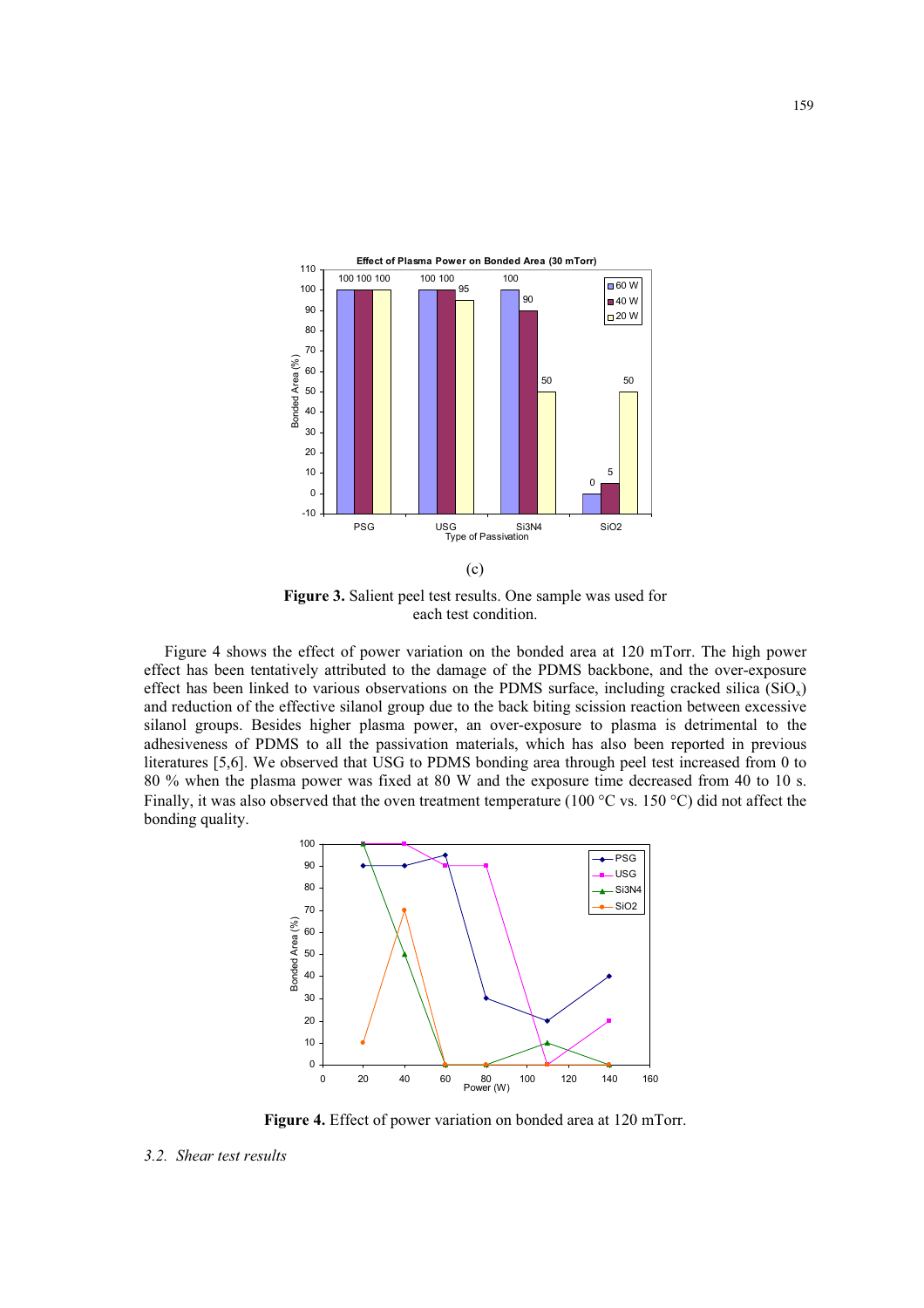A trial shear test was performed on a batch of 18 USG samples and we found the failure shear loads, ranging from 0 to 1.12 kg, are randomly scattered among the samples as shown in table 1. There was no clear evidence of any behavioral trends for the bonding strength similar to what was seen from the results of the peel test. A possible reason could be the lack of a consistent and reproducible selfalignment technique to ensure that the PDMS always remains flat in contact against the shear cartridge during the shear process. This may have resulted in the introduction of background noise and consequently, scattered results.

| Pressure (mTorr) | Power $(W)$ | Shear failure load (kg) |
|------------------|-------------|-------------------------|
| 500              | 140         | NA                      |
| 500              | 110         | NA                      |
| 500              | 80          | 0.56                    |
| 500              | 60          | 0.38                    |
| 500              | 40          | 0.08                    |
| 500              | 20          | 0.08                    |
| 120              | 140         | 0.26                    |
| 120              | 110         | 0.02                    |
| 120              | 80          | 1.12                    |
| 120              | 60          | 0.00                    |
| 120              | 40          | 0.70                    |
| 120              | 20          | 0.86                    |
| 30               | 140         | 0.24                    |
| 30               | 110         | 1.02                    |
| 30               | 80          | 0.44                    |
| 30               | 60          | 0.42                    |
| 30               | 40          | 1.10                    |
| 30               | 20          | 0.62                    |

**Table 1.** Results from shear tests performed on USG samples.

### **4. Conclusions**

The bonding of oxygen plasma activated PDMS to passivated silicon was evaluated. The use of 30 mTorr plasma pressure and plasma power ranging from 20 to 60 W with 10 s of exposure time helped to improve the bond quality for PSG, USG and  $Si<sub>3</sub>N<sub>4</sub>$ . The bonding quality deteriorated with higher plasma power and longer plasma activation time, while the post-bonding oven treatment temperature showed no obvious effects. A simple shear test can be employed to characterize the bonding strength of PDMS to passivation materials, however the test set-up and procedure can be further refined to obtain more consistent results.

#### **References**

- [1] McDonald J C, Duffy D C, Anderson J R, Chiu D T, Wu H K, Schueller O J A and Whitesides G M 2000 Fabrication of microfluidic systems in poly(dimethylsiloxane) *Electrophoresis* **21** 27–40
- [2] McDonald J C and Whitesides G M 2002 Poly(dimethylsiloxane) as a material for fabricating microfluidics devices *Acc. Chem. Res.* **35** 491–9
- [3] Fiorini G S and Chiu D T 2005 Disposable microfluidic devices: fabrication, function, and application *Biotechniques* **38** 429–46
- [4] Beebe D J, Mensing G A and Walker G M 2002 Physics and applications of microfluidics in biology *Annu. Rev. Biomedical Eng.* **4** 261–86
- [5] Jo B H, van Lerberghe L M, Motsegood K M and Beebe D J 2000 Three-dimensional microchannel fabrication in polymethylsiloxane (PDMS) elastomer *J. Microelectromech. Syst.* **9** 76–81